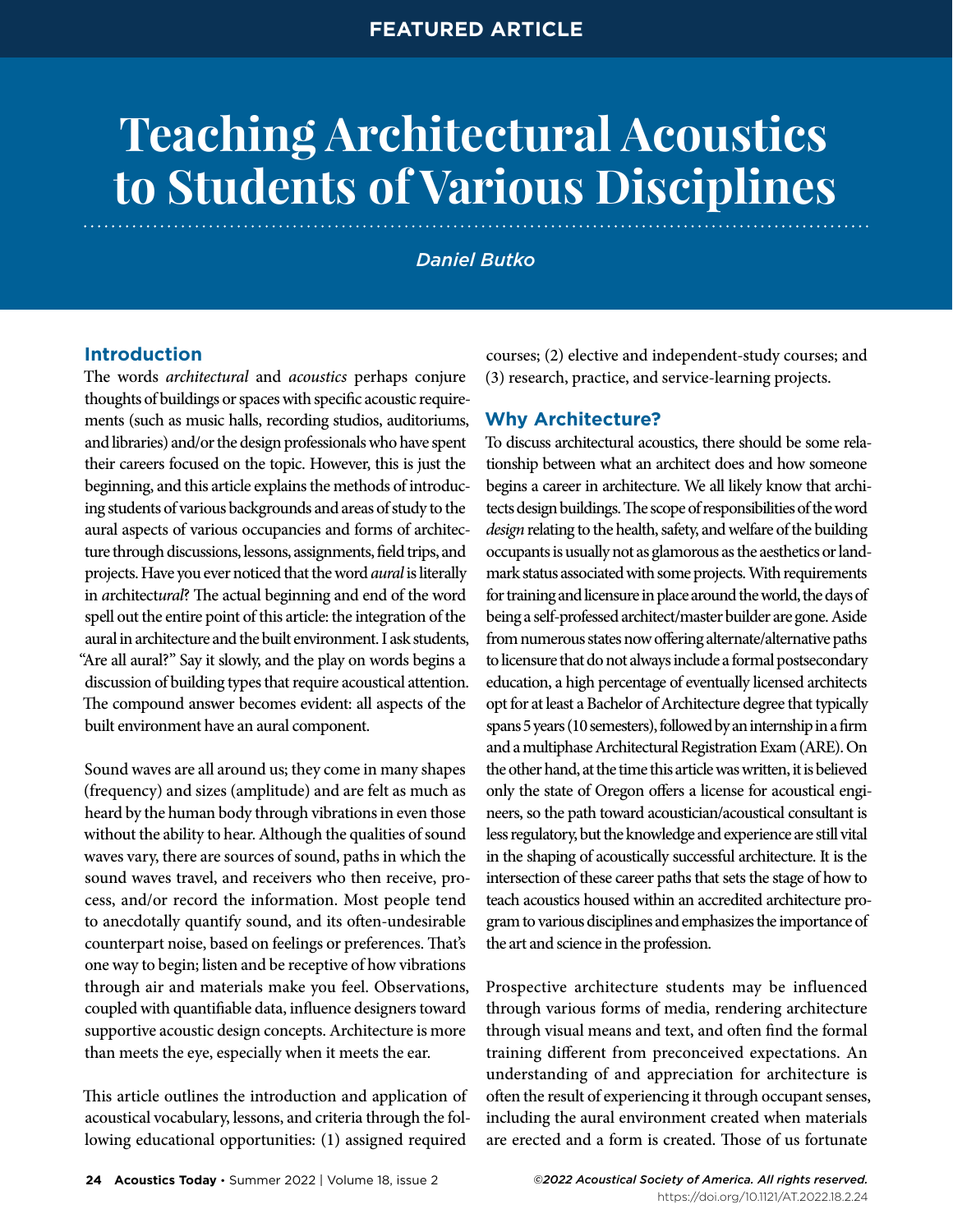enough to be in teaching/instruction roles have opportunities to not only share our knowledge but to also build new experiences with students as we explore the many facets of architecture. As the Dunning-Kruger effect reveals, we don't know what we don't know and we aren't aware that we don't know it (Dunning, 2011). Keeping an attitude of a lifelong learner helps break our limited awareness and align perception with reality. Although there are various influences that lead students to study architecture, I have not met a student who answers the "What led you to enroll in architecture courses" question with anything to do with acoustics or the aural environment. Perhaps more acousticians need to attend high-school career days! Nonetheless, I am pleased to introduce students to the invisible realm of acoustics pertaining to health, safety, and welfare in the built environment.

I brought my love and knowledge of acoustics to the University of Oklahoma (OU; Norman) Gibbs College of Architecture (GCA) through an introduction to design concepts and sensibilities, technical and material science, and passive and active systems. The GCA houses various majors and offers courses to students from colleges across campus, so my sphere of influence is not limited to architecture students. To date, I have introduced over 1,500 undergraduate and graduate students of diverse backgrounds and disciplines to architecture and associated aural environments. The GCA does not have a dedicated acoustics laboratory (yet) or series of courses specializing in this area of study, so the scaffolding of topics is completed through hands-on experiments, field measurements and data collection, the study of musical instruments, precedent studies and literature reviews, laboratory and manufacturing facility tours, and material prototype fabrication with industry partners. Combining experience and an interest in architecture and acoustics as a common thread of pedagogy throughout various teaching opportunities helps students analyze and design spaces that are acoustically supportive for their functions.

# **Pedagogy: Method and Practice of Teaching**

Students learn the results of shaping space not from merely the cool factor of twisting planes in software or molding physical materials into an attractive form but from how the shape of space and the materials used to delineate an enclosure have embodied results that impact the health, safety, and welfare of occupants. The enclosing elements, which define exterior from interior space, often have codependent/symbiotic thermal, structural, air quality (from outgassing), fire and smoke resistance, and acoustical properties that can be measured and accounted for during design. Obviously, there are various other factors such as how color, texture, patterns, and the composition of materials impact/affect the mood and atmosphere. Learning how design decisions result in compound relationships with occupants helps students base architectural decisions on more than mere aesthetics. Beauty can be the functional result of all the influences.

What is a pedagogical approach or, more specifically, my approach to teaching architecture with a relationship to acoustical properties? My passion is for people to understand architecture in a way that encourages, edifies, educates, entertains, and evokes responses from occupants. There are various approaches to teaching that are expressions of personalities, experiences, and attempts to convey content coupled with audience reception. Architecture programs are evaluated through an accreditation process requiring assignment goals and learning objectives to be defined as demonstrated through understanding and ability. Lecture and design studio courses provide opportunities for students to convey knowledge through exams, assignments, and design proposals that embody the course content. Assessment of acoustic impact on successful design can be aligned with meeting required program and student criteria.

Vitruvius, a first-century Roman architect, engineer, and author, characterized sound propagation through air and materials like a wave from a pebble cast into a calm pool of water. Those ripples of resonating content are a metaphor for the learning process: repetition, reinforcement, and demonstration of both understanding and ability. Today, I wonder if people do not really listen to their surroundings; they may hear, but do they really listen? All too often the architects of tomorrow are wearing earbuds today. The first step is to encourage students to listen to spaces. Architecture is the physical medium changing a free field into a series of materials that reflect, diffuse, and absorb frequencies. By placing students in that context, they experience how sound waves and vibrations relate to everything in the built environment. I teach students to evaluate the shape of occupied and unoccupied volumes of space, the materials used to define enclosure, and associated quantifiable acoustical data such as sound transmission class (STC);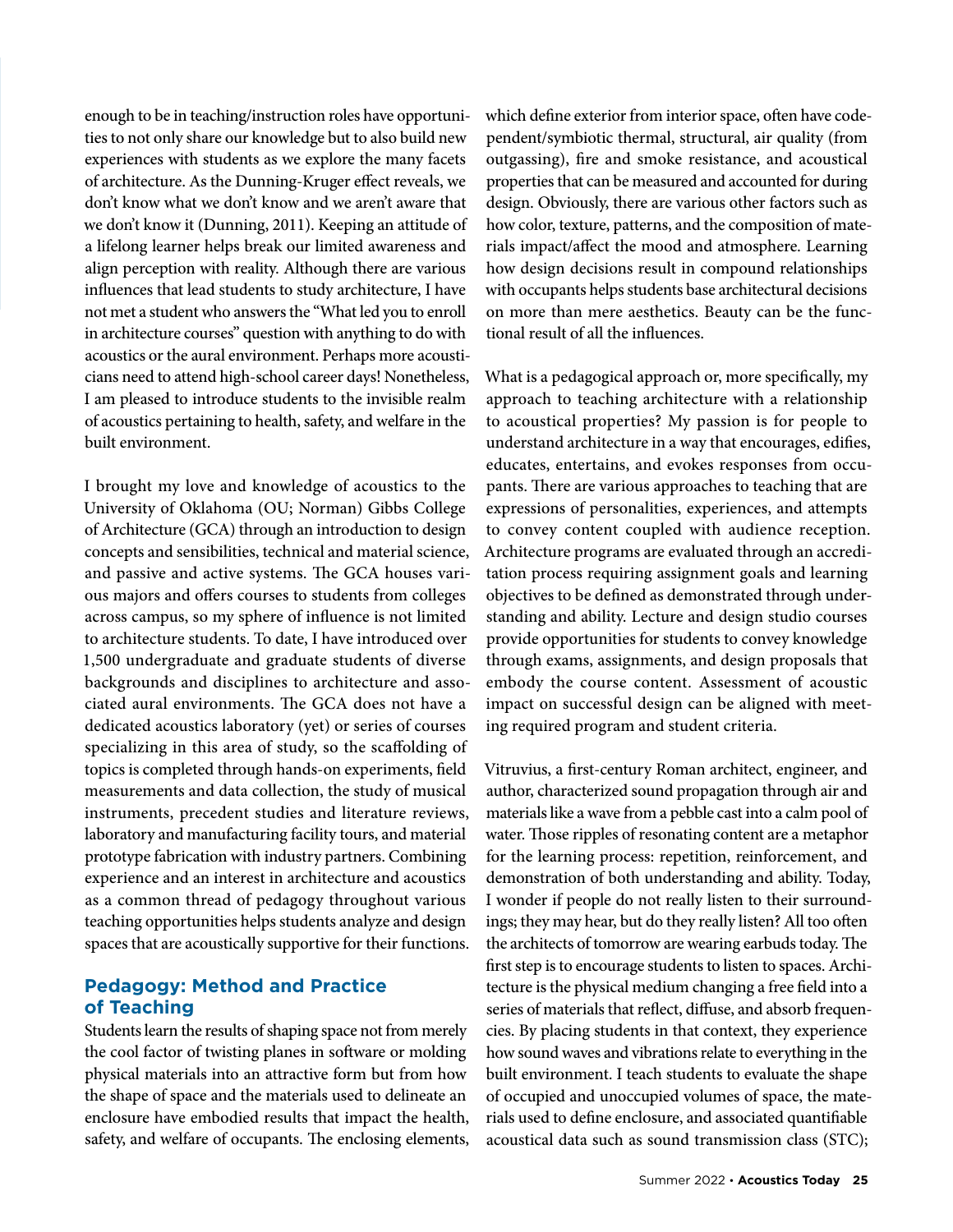impact insulation class (IIC); reverberation time (RT); noise criteria (NC); noise reduction coefficient (NRC); and impulse response (IR), clarity (C<sub>50</sub> and C<sub>80</sub>), and speech transmission index (STI). It is also important to point students to physical scale models and software as tools for learning and developing spatial relationships.

Students are also introduced to codes, regulations, and guidelines that contribute to aural environments. Building codes and various organizations including Leadership in Energy and Environmental Design, Living Building Challenge, the American Institute of Architects (AIA) Framework/Committee on the Environment (COTE), the International Well Building Institute, the Whole Building Design Guide, and *The 9 Foundations*  of a Healthy Building (see **9foundations.com**) uphold occupant health, safety, and welfare and advocate for acoustics. The report *14 Patterns of Biophilic Design* (see [terrapinbrightgreen.com/reports/14-patterns](https://www.terrapinbrightgreen.com/reports/14-patterns/)) showcases several aspects of physiological and psychological restoration through access to nature sounds. Students quickly realize the practically countless aspects of architecture and acoustics are a result of (1) "static" materials and form of the space and (2) "dynamic" interactions (interior and exterior): how people, materials, systems, and weather interact.

It would not be fair to merely focus on airborne sound as the star of the acoustics world. Architecture is a vehicle for all abilities and lies somewhere between form and function. In 1896, architect Louis Sullivan coined "form follows function." The function of the built environment offers an experiential aural environment seldom discussed or presented in the general realm of architecture. It leaves some of us questioning how the function of the space can be supported/successful without attention to how the space sounds. We should not always gravitate toward people with hearing abilities as the only occupants; we need to also account for humans with limited or no ability to hear, animals, technology, and artificial intelligence. During an interview in 1959, architect Ludwig Mies van der Rohe said, "Architecture starts when you carefully put two bricks together," but acousticians are likely asking, for example, "Are the bricks shifted out of plane to create diffusion, what is the cubic volume and RT of the resultant space, and what are the STC and NRC values." Let us also then realize specific acoustical criteria results from the form of the space defined by the surrounding materials.

Another branch of teaching includes inviting guest lecturers from various disciplines, participating in project reviews, reading invited and accepted conference and paper presentations, leading Continuing Education/ Learning Unit sessions for various organizations and design professionals, and presenting at school career days that allow for the chance to introduce and inform diverse audiences other than clients and students about the farreaching aspects of architectural acoustics.

## **Required Courses: Blending into Everyday Curriculum**

The required semester-based Architectural Design Studios, Systems, and Materials and Methods courses in the BArch and MArch programs for which I am assigned include students from other disciplines. Regardless of the course description, most goals and objectives in my courses also include a relationship with architectural acoustics. If the assignment is about rhythm, patterns, or composition, I tie it back to music. If discussions are about point, line, plane, and spatial relationships (aka beginning design standard lessons), I offer comments about how decisions made

**Figure 1.** *Top: example of a design studio where students craft additive and subtractive models using materials such as wood, acrylic, foam, and Hydro-Stone. Bottom: wallmounted and ceiling-hung models from an assignment focused on developing articulated panels that provide lighting and acoustic interactions.* 

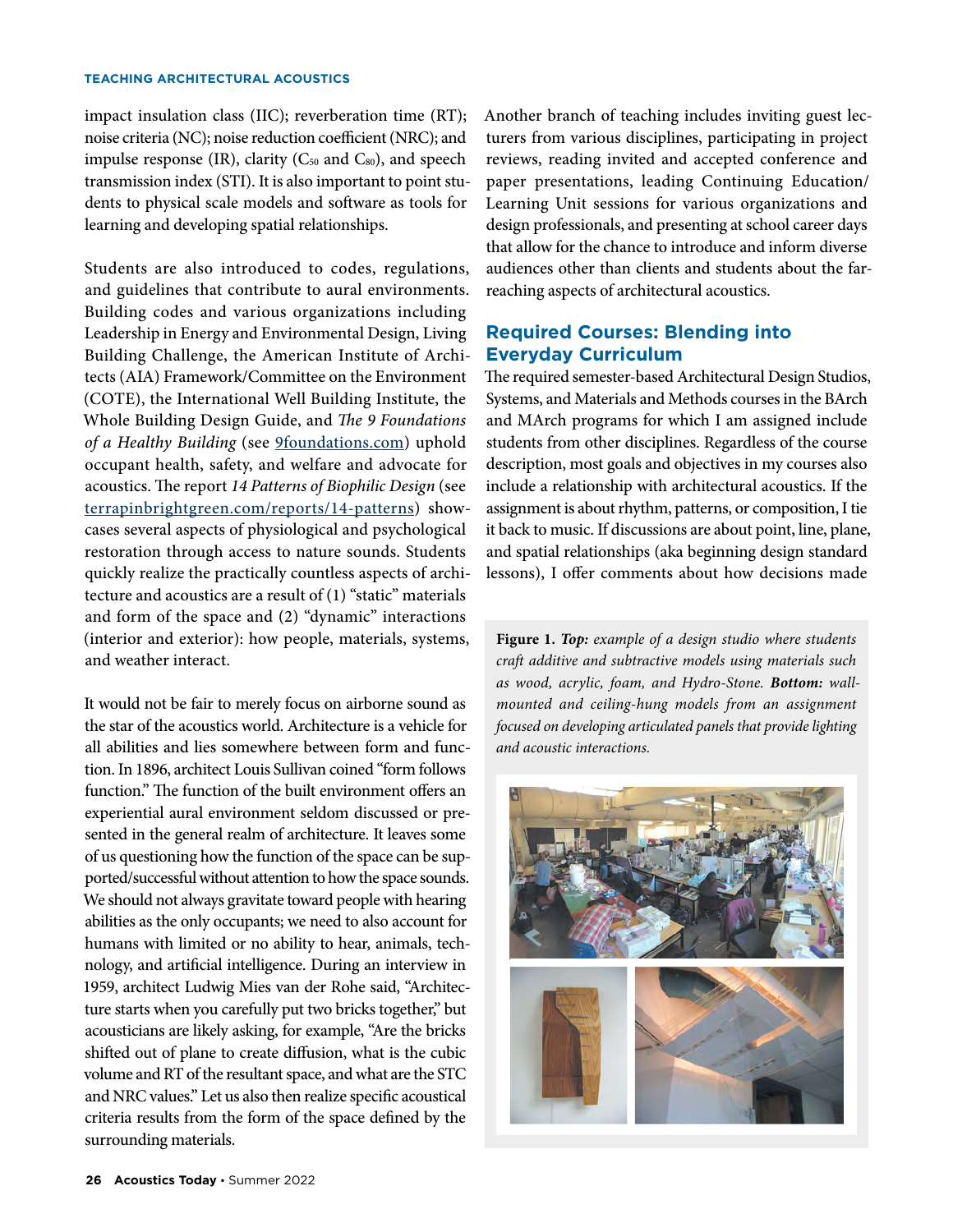with those design elements could result in flutter echo or reverberation in occupied spaces depending on materiality, layered arrangements, and cubic volume. Students begin to understand the connections among surface articulation, proportions, and density relating to acoustical reflection, diffusion, and absorption. I also try to find common ground, like relating architecture to the bass and treble controls on their car radio (or a 31-band equalizer for the audiophile), to the hue and contrast adjustments on photographs, or to how architecture might alter wave-based forms of sound and light depending on material qualities and spatial form (**Figure 1**). Architecture becomes the interactive element that can support or deter from true reference, both aesthetically and aurally.

Although I have coordinated and instructed several BArch and MArch program courses, the integrated/comprehensive capstone studio has been a constant throughout the years. Students are required to integrate mechanical, electrical, plumbing, acoustical, fire resistance, thermal properties, site conditions, community engagement, and overall sustainable and resilient design concepts into individual projects. The process includes research of precedent studies, code analysis, data collection, project development through detailed drawings, and feedback from practicing design professionals. Systems courses integrated into design studios allow a deeper understanding of mechanical, electrical, and plumbing (MEP) systems including associated noise. It's one thing to tell students heating, ventilation, and air conditioning systems produce noise, but it helps the learning process to go the extra step and show them through real-time analysis (RTA) graphs the span of frequencies associated with the air

handling unit, ductwork, and vents/diffusers, for example. Those measured and understood values then contribute to air handling unit locations, ductwork shapes, distribution distances, and wall and floor assembly layers to achieve desired NC ratings.

I tell students hard parallel walls that are not articulated will likely provide a flutter echo. It also helps to tell them what might appear to be wasted space by splaying or creating odd-shaped cavities between adjacent spaces provide opportunities for mechanical systems or storage areas. It's surprising to most students when I suggest designing spaces without equal or multiples of dimensions to avoid resonant frequencies and then proceed to sound out the woo woo sounds associated with standing waves. We have become sound machines when describing typical acoustical deficiencies. Students go around whooping, clapping, and shouting "reverberation is the persistence of sound" in most spaces they enter, immediately activating the space and yielding responses.

We take a lot of field trips. I have taken students to acoustics labs, consultant offices, music stores, parks, art districts, recording studios, and music halls. I direct attention to MEP system locations and how they relate to or are concealed in floors, walls, or ceilings (**Figure 2**). We discuss sound-isolation techniques, system integration, powerconditioning requirements, and how spaces are shaped to promote accurate audio referencing.

Some design projects challenge students to jump scales and translate function and interaction beyond the typical scaled

**Figure 2.** *On a field trip, students' attention was drawn upward to the vertical sound baffles concealing mechanical systems (left) and a colorful absorbent wall finish flanking a large open staircase (right). Students asked questions and connected discussions in class with inhabitable space.*

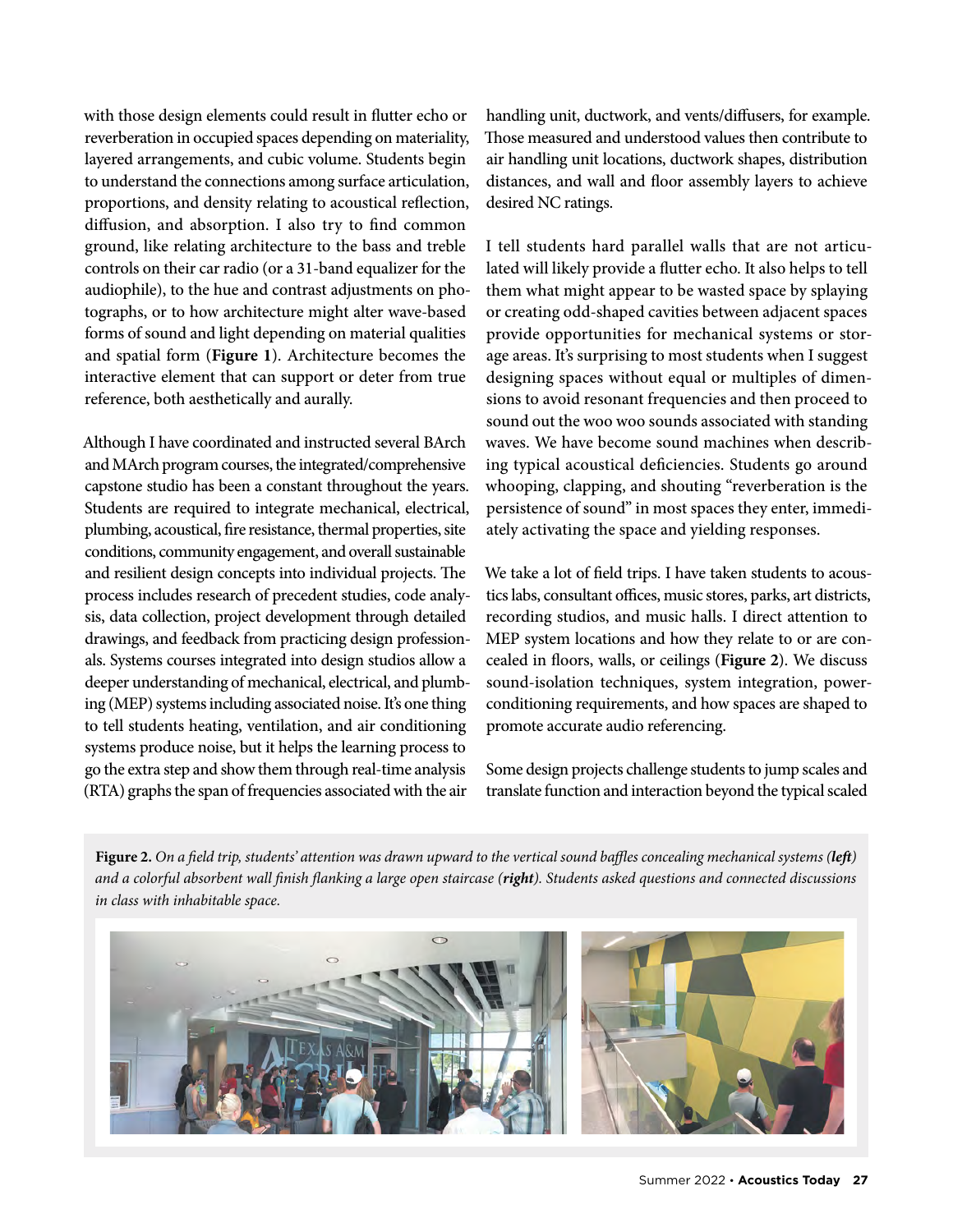

**Figure 3.** *Examples of two projects addressing a rectilinear grid at different scales. Top and center left: reimagining 24" × 24" wood space couplers/acoustical diffusers typically used in recording studios into an inhabitable grid (red figures). Bottom left and right: students developing a sculptural tectonic construct to provide acoustical diffusion at a prescribed window location.*

model into reimagined constructs within its surroundings. Both projects in **Figure 3** reference a grid, but the results differ in relation to how sound interacts with occupants. Students also develop design concepts through the lens of the COTE measures that include categories applicable to acoustics. Students have also packaged course projects into submittals for student competitions, resulting in local and national recognition by the AIA.

# **Acoustic Elective and Independent Study Courses**

The Sound of Shaped Space, a reoccurring acoustic elective General Education course for upper division undergraduate and graduate students of various majors, has been offered periodically since spring 2011. This course began from previously developed topics and objectives during my adjunct positions at the University of Florida, Gainesville, and Kansas State University, Manhattan, dating back to 2004. It grew from an interest to share acoustical theory, vocabulary, applications, and the relationship to architectural space through material selections, MEP systems, environmental noise, and precedent projects with students. Students have enrolled in the course based on previous student word of mouth, hearing about the course from their advisor, or an interest in learning more about acoustics after having me as a previous professor or project reviewer. The course has been composed of a variety of different major and minor areas of study across the university and provides a welcomed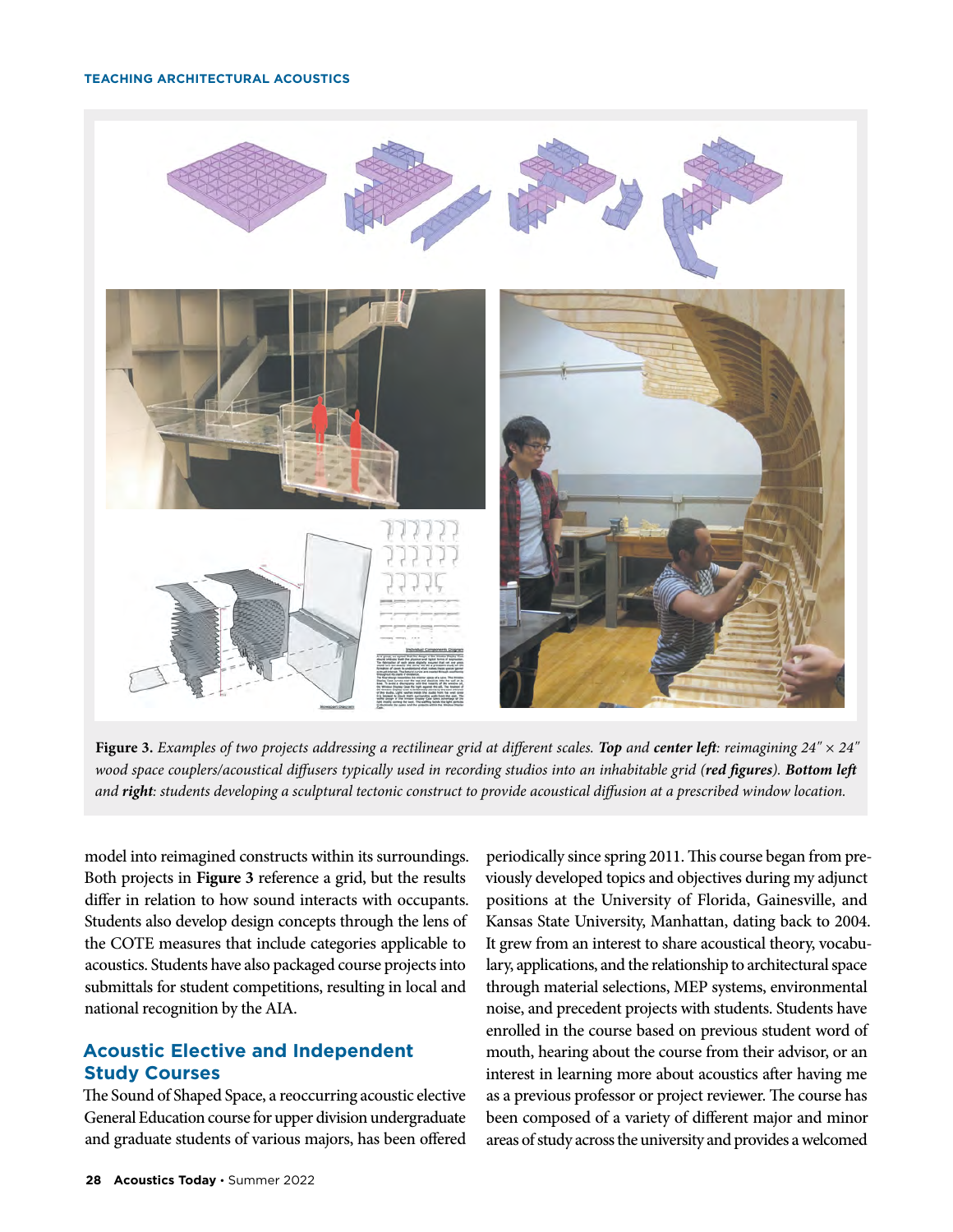diversity of experiences and thought, especially in how student interests may lie in acoustic categories other than simply architectural acoustics. Majors have included premed, architecture, interior design, environmental design, and architectural engineering, whereas minors have included history, literature, sociology, chemistry, geography, mathematics, anthropology, computer science, foreign languages, business management, and construction management that make the pedagogical approach unique. This course has also led to several students enrolling in independent study courses for advanced content. The mix of interests has led to successful team projects, presentations across campus and at conferences, involvement in various aspects of the Acoustical Society of America, and Newman Fund medalists.

The students experience acoustics through sound pressure level (SPL) and RTA measurements (**Figure 4**), local and regional field trips, and talking with design professionals and consultants about real-world conditions. The lessons learned allow opportunities applicable to current academic and future professional projects. Historical accounts and lessons learned over time include Greek and Roman theaters, Chladni plates, Martinville's 1860 phonautograph, Edison's wax cylinders, Sabine's vast contributions, the 1929 Noise Abatement Commission, and Robert Newman's recorded lectures from 1970.

We also review research and learn how good acoustic design improves student behavior because over 90% of classrooms exceed maximum background noise levels (Wang, 2013) and students miss up to 50% of what teachers say (Harmel, no date). When reading published

resources, students also find relationships between the aural environment and personal productivity, retention, performance, and stress. In his book *Daylighting, Architecture and Health: Building Design Strategies*, Boubekri (2008) associates poor acoustics with various other issues contributing to sick building syndrome. We discuss various topics, including anechoic chambers and psychoacoustic research; acoustic marvels where specific frequencies believed by biobehavioral scientists relate to mood, empathy, and social behavior; restaurant acoustics; mechanical noise; electronic architecture to create various acoustical environments; and technological advances, including wireless charging where ultrasonic frequencies charge electronics. We carry a drum kit around to various places where students volunteer to activate the spaces and foster conversations about frequency interactions.

We also talk about acoustical versions of standardized materials such as a perforated metal deck that allows some frequencies to be absorbed in the roof insulation. Studying spaces with resonant pockets, cavities, and slots allow students to connect patterns, rhythms, and cultural or religious meanings to acoustical results. Students love learning about odd or unusual ways in which people have gathered information, including the use of war tubas and sound mirrors during wartime conditions prior to radar. We study the history of microphones and loudspeakers, including how public opinion originally thwarted full-range loudspeakers due to what was believed to be unnecessary frequencies. Students are also really surprised to hear there are loudspeaker systems well in the multiple

**Figure 4.** *Examples of memorable learning moments. Left: students investigating the floor isolation of ETS-Lindgren's Cedar Park, Texas hemianechoic chamber. Right: students surprising a motorcyclist leaving a campus parking garage as they enthusiastically approach with handheld sound pressure level meters.*

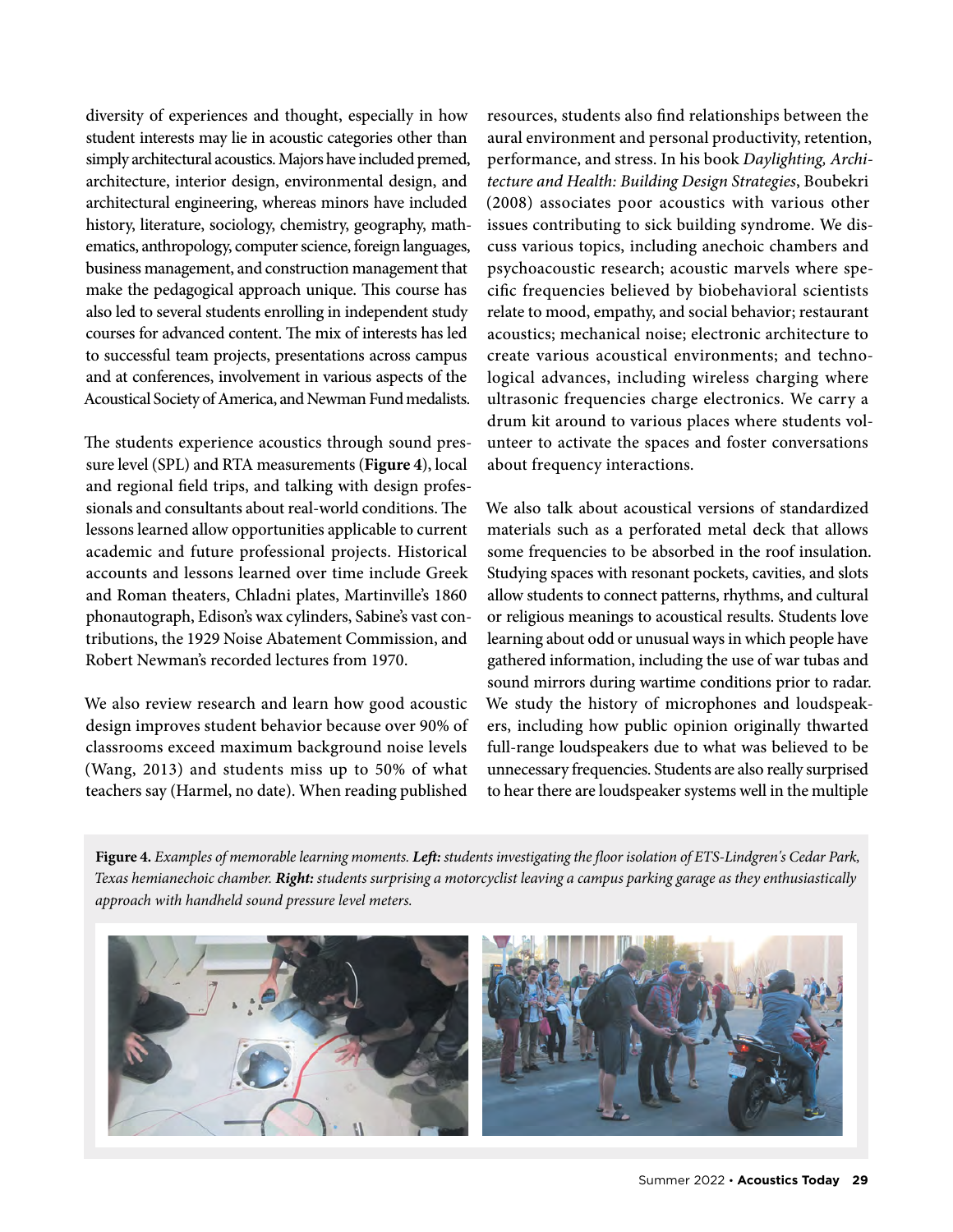hundreds of thousands of dollars. A course favorite is the Radio Craftsmen (1957) Xophonic bookshelf speaker that housed 50 feet of plumbing tube/hose to create timedelayed reverberant energy.

It is always wonderful to introduce students to the world of cymatics, visualizing sound waves through different media. Ernst Chladni is credited with discovering the node and antinode patterns from frequencies induced in a plate covered in salt or sand, but credit is also due scientists such as Leonardo da Vinci, Galileo Galilei, Robert Hooke, and Sophie Germain. We might not see sound likened to not seeing wind, but we see the effects of the wind. Online videos of Schlieren photography catch students' attention because the rippling of sound waves are visible. Although we don't dive deep into human anatomy, we discuss the basics of the ear to understand how vibrations are translated and energy is converted into something understandable. An opera singer hitting certain frequencies and breaking a glass has some form of cool factor, but it's surprising to students to learn of the modulus of elasticity as the glass is wobbling in a slow-motion video just before the modulus of rupture. The cornstarch monster is fun to demonstrate (see [youtube.](https://www.youtube.com/watch?v=kevqQHZSeao) [com/watch?v=kevqQHZSeao\)](https://www.youtube.com/watch?v=kevqQHZSeao), but I have destroyed a few speakers in the process. Students have also expressed interest in the cultural-, social-, and gender-related aspects of stereotypes and damaging effects of "vocal fry."

Although most students don't recognize David Byrne as the lead singer of the rock band Talking Heads, they like hearing about his collaboration with some other artists and musicians to activate spaces known as "playing the building" (Byrne, 2005). People pressed keys on a modified organ to trigger solenoids and hammers connected to beams, sprinkler lines, and pipes to reveal the aural personality of the space through the direct and reverberant energy. The space was activated beyond its typical occupancy and made us question if the result was noise, art, music, or a combination. This helps introduce an assignment to design and build a homemade instrument with found materials.

Sonic deception is also a hit with the students. What is known as the Ghost Army (The National WWII Museum, no date) strategically placed inflatable tanks and amplified wire recordings up to 15 miles away from enemy lines during World War II. The sights and sounds were convincing and successful. On another note, who knew water could be bent with low-frequency sound waves, sound deprivation therapy tanks exist, fire could be extinguished with low frequencies, or conversations could be captured through vibrating glass? Thank you, inventors and scientists who disseminated them.

I use photos and videos of places I have visited as teaching tools. Musikverein in Vienna, Austria, is always referenced due to its articulation, shoebox-shape proportions, and how people experience the natural acoustics. Every New Year's Day, the audience chairs are removed and stored in a cavity below the floor for the annual ball, which means the audience is typically sitting on what could be likened to an acoustic guitar resonant chamber. Notre-Dame du Haut in Ronchamp, France, emphasizes the binaural characteristics between proximity to the faceted/chamfered/splayed heavy concrete wall versus the opposing planar wall. Other examples include Myerson Hall in Dallas, Texas, and KKL in Lucerne, Switzerland, which are both flanked by an operable reverberant chamber and overhead canopy. There are sectional models of the Paris Opera House that help convey how distance and layers nestle the performance area away from the street noise and deep within the confines of structure. Red Rock Amphitheater in Colorado and 333 Feet Underground in Tennessee provide examples of rock formations resulting in diffusion and envelopment. These examples help tie conversations about materials, distances between stage and audience, and number and slope of seating to historic Greek and Roman architecture.

# **Research and Practice: Demonstrating Principles into Reality**

In addition to teaching students through traditional courses, I demonstrate and practice those principles through funded research, publications, service-learning design-build projects, and professional practice. The advancement of knowledge through pedagogy stirs student and community interest into tangible and measurable physical results. The active process of creating and making results in real-time design to occur while developing both small and full-scale prototypes. The teaching tool is simple: students not only see but also hear the connection between materials and the resultant environment, weaving acoustics and aesthetics together. I also share professional projects where I have been architect and/or acoustical consultant, including collaborations with other firms. These new and adaptive use projects show future generations methods of implementing concepts into practice and learn from lessons in the field (**Figure 5**).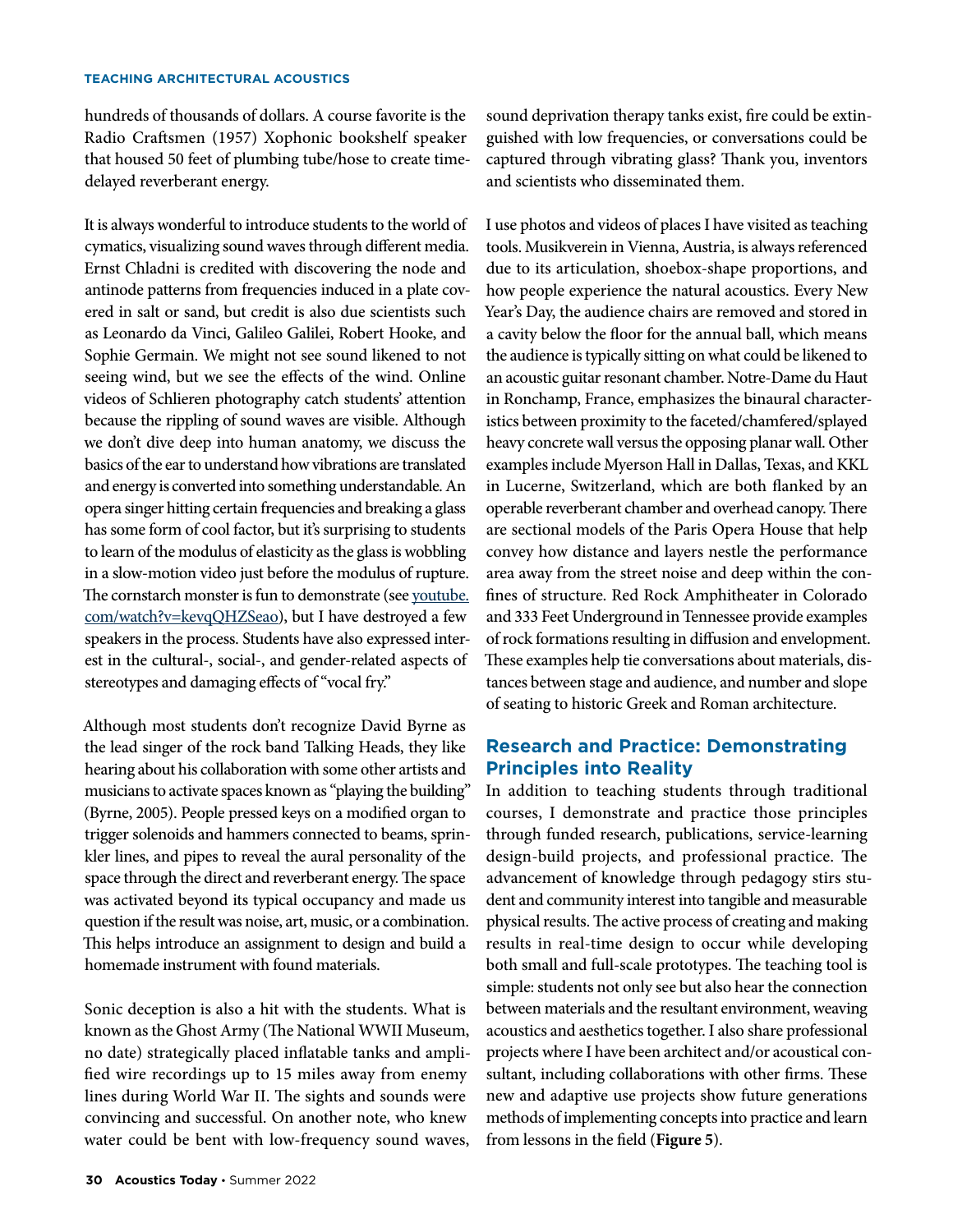

**Figure 5.** *Top: palette of interior finish materials shared in the classroom to teach color, texture, and related acoustical properties prior to experiencing spaces in person. Bottom: students visiting the Booker T. Washington High School for Performing and Visual Arts recording studio in Dallas, Texas, with Russ Berger and Richard Schrag, to teach audio production. The field trip allowed the relationship of theory and principles as students asked questions about stretched fabric, sloped laminated glass, and infrastructure/routing such as microphone inputs, isolated grounds, and rack equipment.* 

## *Court Appointed Special Advocates Playhouse*

Within an intensive three-week summer course, students were tasked with designing and constructing a playhouse to be raffled at a local mall to benefit Court Appointed Special Advocates (CASA). This opportunity provided a seldom-offered model where the course included students from multiple-year levels. They learned how design decisions based on modularity, transportability, and available materials resulted in specific acoustical properties. Seated children in the lower space hear their voice reflected back in an additive manner due to the twisting and stepping of the cedar, cypress, and acrylic layers. Similarly, this project embodies the essence of "undergraduate courses in acoustics for a School of Architecture." Marshall (1963) states the relationship between acoustics and a design process must be identified "first in terms of the process, and second in terms of the aesthetic judgments which by definition are integral with 'design.'" The playhouse demonstrated acoustical results of materials and shape through immersive learning (**Figure 6**).

## *Stabilized Compressed Earth Block*

A collaborative multidiscipline team of OU students and faculty explored earthen design and construction techniques through an elective course that led to an Environmental Protection Agency (EPA) P3 Award and Grant. The team then partnered with Cleveland County Habitat for Humanity (CCHFH) to design and construct a stabilized compressed earth block (SCEB) residence and a conventionally woodframed version of equal layout, area, volume, apertures, and roof structure on an adjacent site. Through both laboratory

**Figure 6.** *Left: students and faculty designed and built the playhouse in the University of Oklahoma Gibbs College of Architecture Creating\_Making Lab. Center: delivery and installation of the playhouse to the raffle winner's property. Right: child climbing the interior stepped and faceted enclosure also responsible for the acoustical results.*

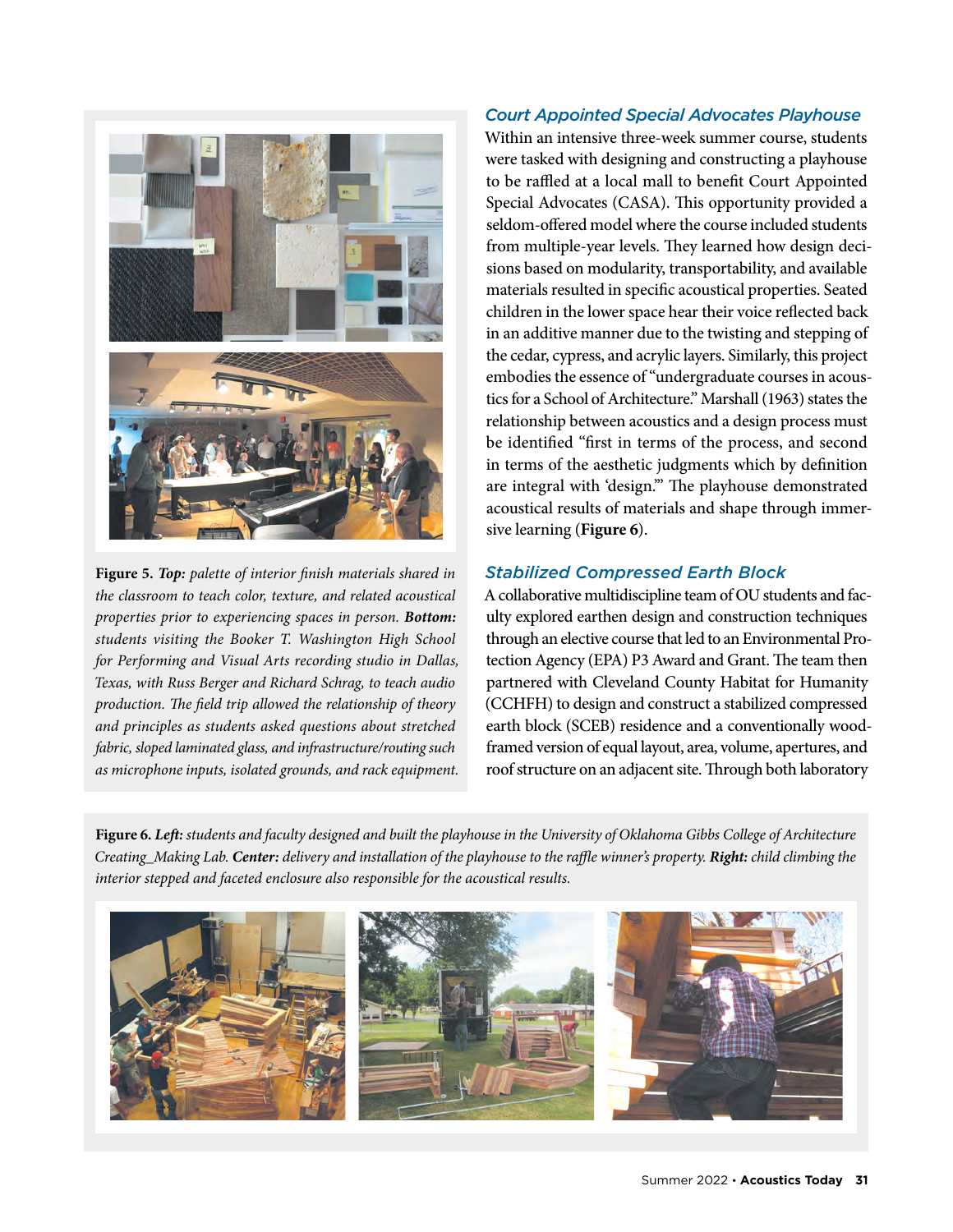tests and field validation, researchers demonstrated the structural, thermal, economical, and acoustical values of SCEB as a viable residential building material.

#### *Interactive Synchronicity*

Another small group of students designed, constructed, and calibrated an inhabitable interactive installation based on the Buskuhl Gallery space in the OU GCA Gould Hall's lively acoustics and outward display to campus, employing excessive reverberation time and resonance as a method of visually demonstrating the persistence of sound waves. The amalgamation of materials and acoustical sensors defined the visual translation of acoustical impulses into rhythmic patterns and textures of light. People quickly realized the lights were triggered by airborne impulses such as voices or laughter, and impact impulses such as footfall or slamming doors. They equated continual light flutter to lingering impulses outside human perception. Some participants were instantly provoked to make more or specific sounds to cause illumination, whereas others attempted to cease the dancing lights. People physically inhabiting the space were the participants and critics, not by their words as comments

in a formal jury setting but by their real-time reaction to their personal interaction.

## *On Display*

Students have also constructed instruments and loudspeakers as part of an assignment or as an expression of their interests to unite acoustics and craft into particular listening environments. A disabled veteran student who is legally deaf in one ear created loudspeaker enclosures linked to a wall stud cavity that was displayed at a local art gallery. The wall cavity between framing members and the wall finish was part of the installation, thereby actively integrating acoustics into architecture. People were able to hear and experience what the student created related to an occupied space. It was not just theory but was demonstrated through creating and making.

# *Acoustically Diffuse and Absorbent Lightweight Aerated Concrete*

Students in the spring 2017 acoustics elective course began the initial process of basic data collection that led to prototypes, modeling in various software applications including EASE, feasibility studies, and compiling

**Figure 7.** *Top left: student developing concrete mixes in various size compression strength test cylinders. Top right: student placing acoustically diffuse and absorbent lightweight aerated concrete (ADALAC) panels in the Riverbank Acoustical Laboratories reverberation chamber. Bottom: close-up photographs of both the sawtooth (left) and recessed (right) prototype panels showing shapes and surface porosity responsible for reflection, diffusion, and absorption.*